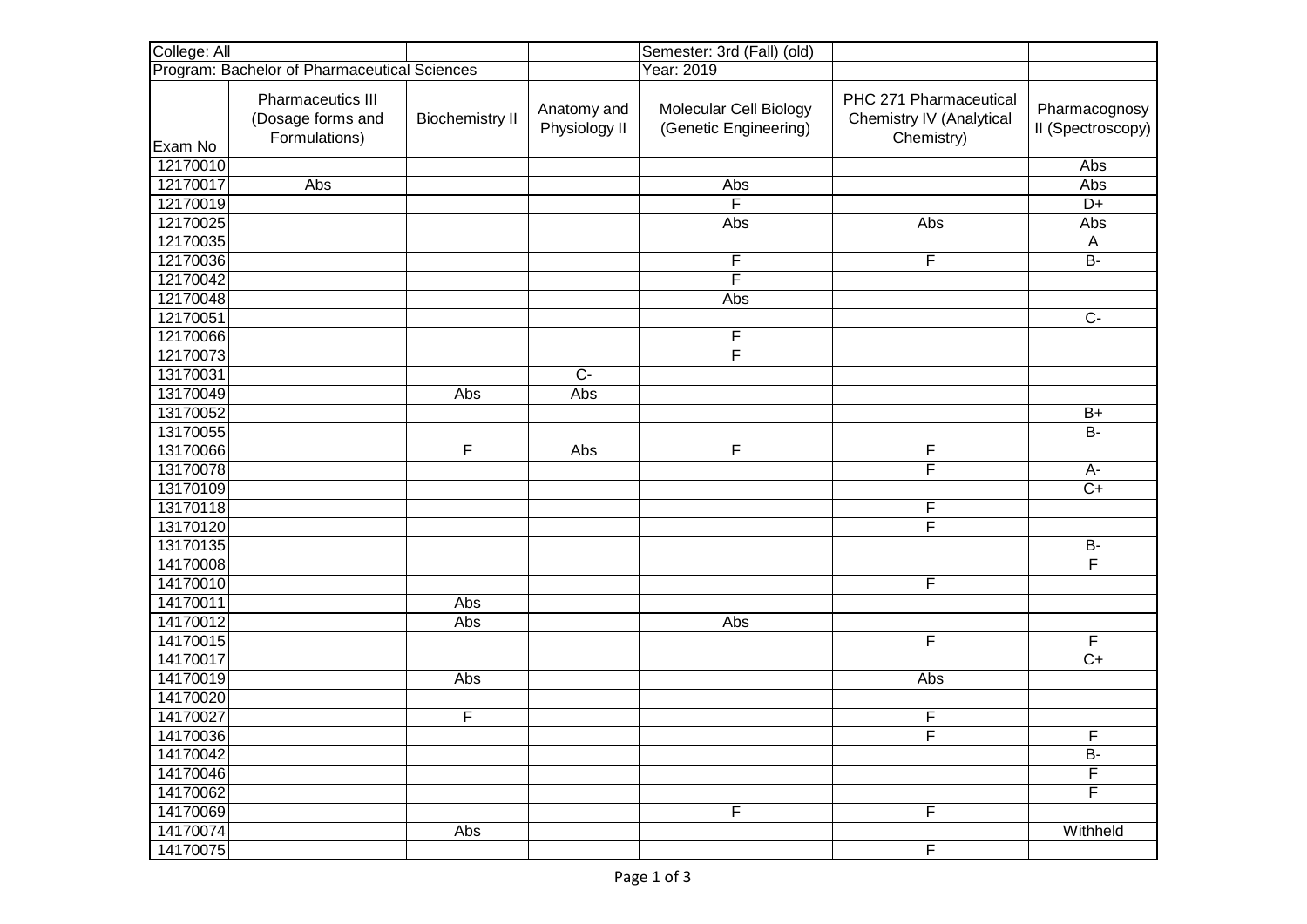| College: All                                 |                                                                |                        |                              | Semester: 3rd (Fall) (old)                      |                                                                  |                                    |
|----------------------------------------------|----------------------------------------------------------------|------------------------|------------------------------|-------------------------------------------------|------------------------------------------------------------------|------------------------------------|
| Program: Bachelor of Pharmaceutical Sciences |                                                                |                        |                              | Year: 2019                                      |                                                                  |                                    |
| Exam No                                      | <b>Pharmaceutics III</b><br>(Dosage forms and<br>Formulations) | <b>Biochemistry II</b> | Anatomy and<br>Physiology II | Molecular Cell Biology<br>(Genetic Engineering) | PHC 271 Pharmaceutical<br>Chemistry IV (Analytical<br>Chemistry) | Pharmacognosy<br>II (Spectroscopy) |
| 14170077                                     |                                                                |                        |                              |                                                 |                                                                  | B                                  |
| 14170090                                     | $\overline{\mathsf{c}}$                                        |                        |                              |                                                 |                                                                  |                                    |
| 14170093                                     |                                                                |                        |                              |                                                 |                                                                  | Abs                                |
| 14170097                                     |                                                                | Abs                    |                              |                                                 |                                                                  |                                    |
| 14170098                                     |                                                                | Abs                    |                              |                                                 | Abs                                                              |                                    |
| 14170105                                     |                                                                |                        |                              |                                                 |                                                                  | Abs                                |
| 14170109                                     |                                                                |                        | F                            |                                                 |                                                                  |                                    |
| 15170009                                     |                                                                | F                      |                              |                                                 |                                                                  | Abs                                |
| 15170027                                     |                                                                | Abs                    |                              |                                                 | Abs                                                              |                                    |
| 15170032                                     |                                                                |                        |                              |                                                 |                                                                  | F                                  |
| 15170033                                     |                                                                | $\overline{C}$         |                              |                                                 |                                                                  |                                    |
| 15170043                                     |                                                                |                        | $\mathsf C$                  |                                                 | F                                                                | A                                  |
| 15170044                                     |                                                                | F                      | F                            | F                                               | $\overline{\mathsf{F}}$                                          | $\overline{A}$                     |
| 15170047                                     |                                                                |                        |                              |                                                 |                                                                  | $B+$                               |
| 15170048                                     |                                                                | F                      |                              |                                                 |                                                                  |                                    |
| 15170051                                     | Abs                                                            | F                      | F                            |                                                 |                                                                  |                                    |
| 15170053                                     | F                                                              |                        | F                            |                                                 |                                                                  |                                    |
| 15170058                                     |                                                                |                        | Abs                          |                                                 |                                                                  |                                    |
| 15170060                                     |                                                                |                        |                              |                                                 | Abs                                                              |                                    |
| 15170061                                     |                                                                |                        | $\overline{C}$               |                                                 | F                                                                | F                                  |
| 15170062                                     |                                                                |                        |                              |                                                 | F                                                                | $\overline{C}$                     |
| 15170064                                     |                                                                |                        | Abs                          |                                                 |                                                                  |                                    |
| 15170065                                     | $\overline{C+}$                                                |                        |                              |                                                 | F                                                                | B                                  |
| 15170067                                     |                                                                |                        | C                            |                                                 | F                                                                | $C+$                               |
| 15170070                                     |                                                                |                        | $\overline{C}$               | C                                               | $\overline{F}$                                                   | $\overline{\mathsf{C}}$            |
| 15170104                                     |                                                                |                        |                              |                                                 |                                                                  | $\overline{\mathsf{c}}$            |
| 15170123                                     |                                                                |                        |                              |                                                 | $B -$                                                            | F                                  |
| 15170126                                     |                                                                |                        |                              |                                                 |                                                                  | $\overline{C+}$                    |
| 15170127                                     | $\overline{C+}$                                                |                        | F                            | Abs                                             |                                                                  |                                    |
| 15170129                                     |                                                                |                        |                              |                                                 | $\mathbf C$                                                      | F                                  |
| 15170132                                     |                                                                |                        |                              |                                                 | $\overline{F}$                                                   | $\overline{F}$                     |
| 15170134                                     |                                                                |                        | $\overline{C}$               | $\overline{Abs}$                                | $\overline{\mathsf{F}}$                                          |                                    |
| 15170136                                     |                                                                |                        |                              |                                                 | $\overline{F}$                                                   | F                                  |
| 15170139                                     |                                                                |                        |                              |                                                 | $\overline{\mathsf{F}}$                                          |                                    |
| 15170152                                     |                                                                |                        |                              | Abs                                             |                                                                  |                                    |
| 16170015                                     |                                                                |                        |                              |                                                 | F                                                                | $rac{A}{F}$                        |
| 16170021                                     |                                                                |                        |                              | $\overline{F}$                                  |                                                                  |                                    |